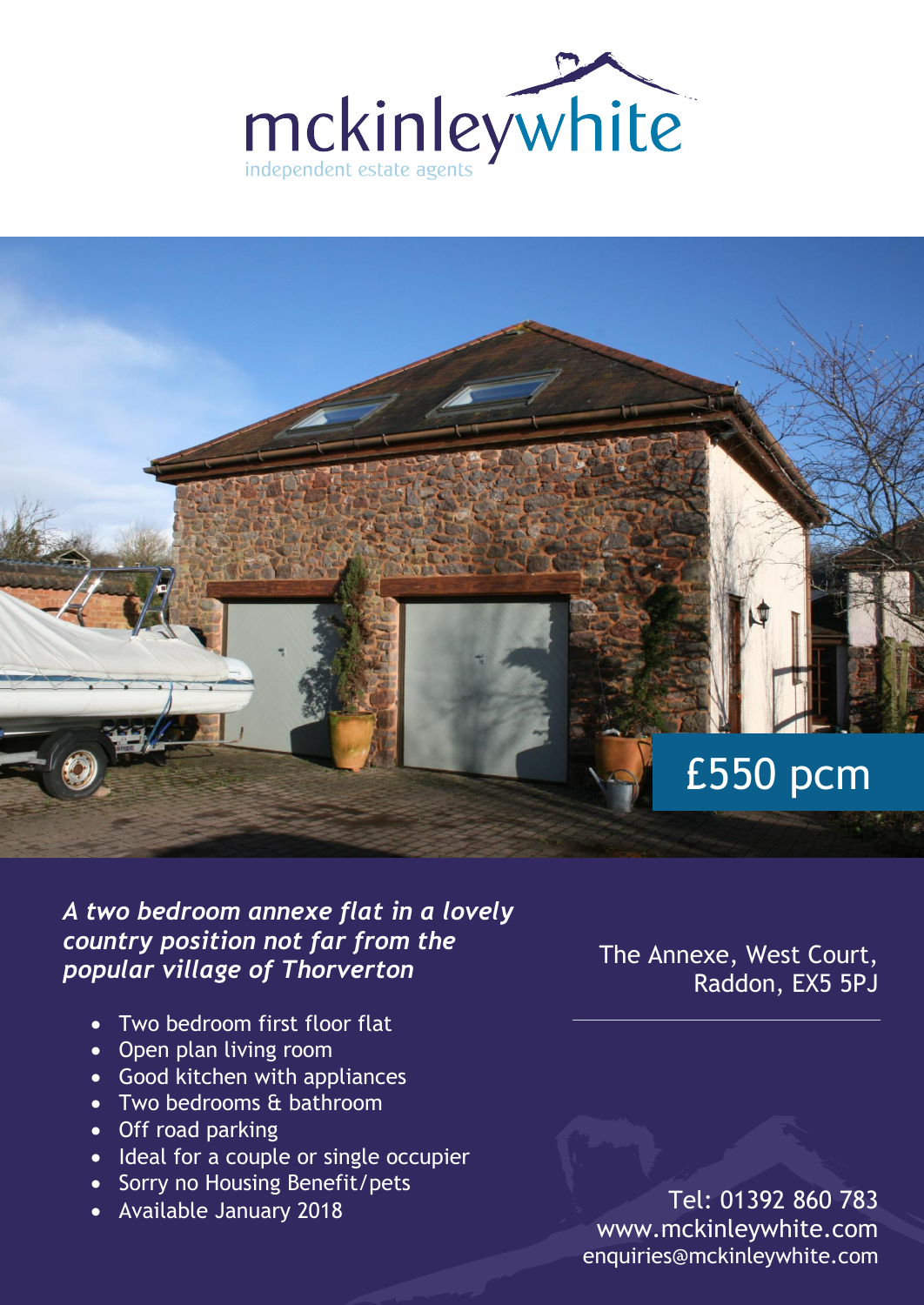

## Description

This is an opportunity to rent a pleasant two bedroom, first floor, annexe flat in a lovely country position, just beyond the highly regarded Mid Devon village of Thorverton.

The flat offers a living room which enjoys lots of natural light. This is open to a fitted kitchen with appliances provided (gas cooker, fridge, washing machine) and there are two bedrooms and a bathroom. All is well presented and there is attractive, wood effect laminate flooring throughout. Off road parking is included and an area of outside space can be allocated by agreement with the landlords. This would appear ideal for a single professional or couple and a personal inspection is strongly recommended. Sorry no Housing Benefit or pets. Available early January.



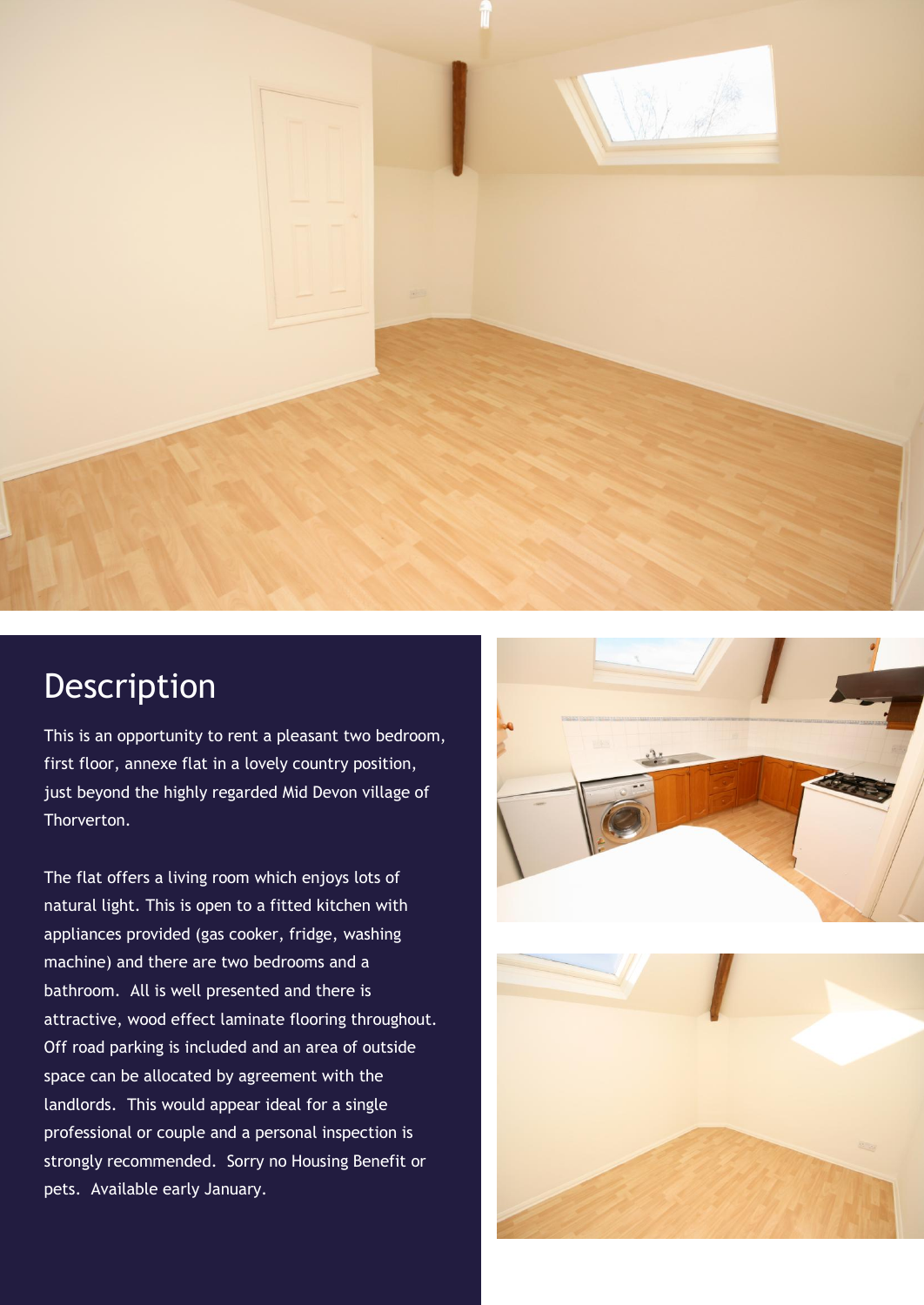## Location & Directions

The flat is located above the garage building of a larger property in a delightful countryside position, approximately a mile from the popular village of Thorverton. The area is surrounded by rolling Devon countryside, yet is still readily accessible by car to Exeter, Crediton and Tiverton.

From the centre of Thorverton, head up Bullen Street bearing left at the fork signposted Shobrooke/Crediton then immediately right signposted Raddon. Follow this road passing the football field on your left, continue for approximately three quarters of a mile and the drive to West Court is on the right after Raddon House.



**TENANCY** 6 month minimum Assured Shorthold Tenancy.

**APPLICATION FEES** £120 per tenant over 18 inc. vat.

**OTHER FEES** None apply at any point.

**EXCLUSIONS** Sorry no DSS, pets or smokers. **DAMAGE DEPOSIT** £550.

**AVAILABLE FROM** January 2017.

**EPC RATING** 55,55 – 59,59.

**REFERENCE** 10127.